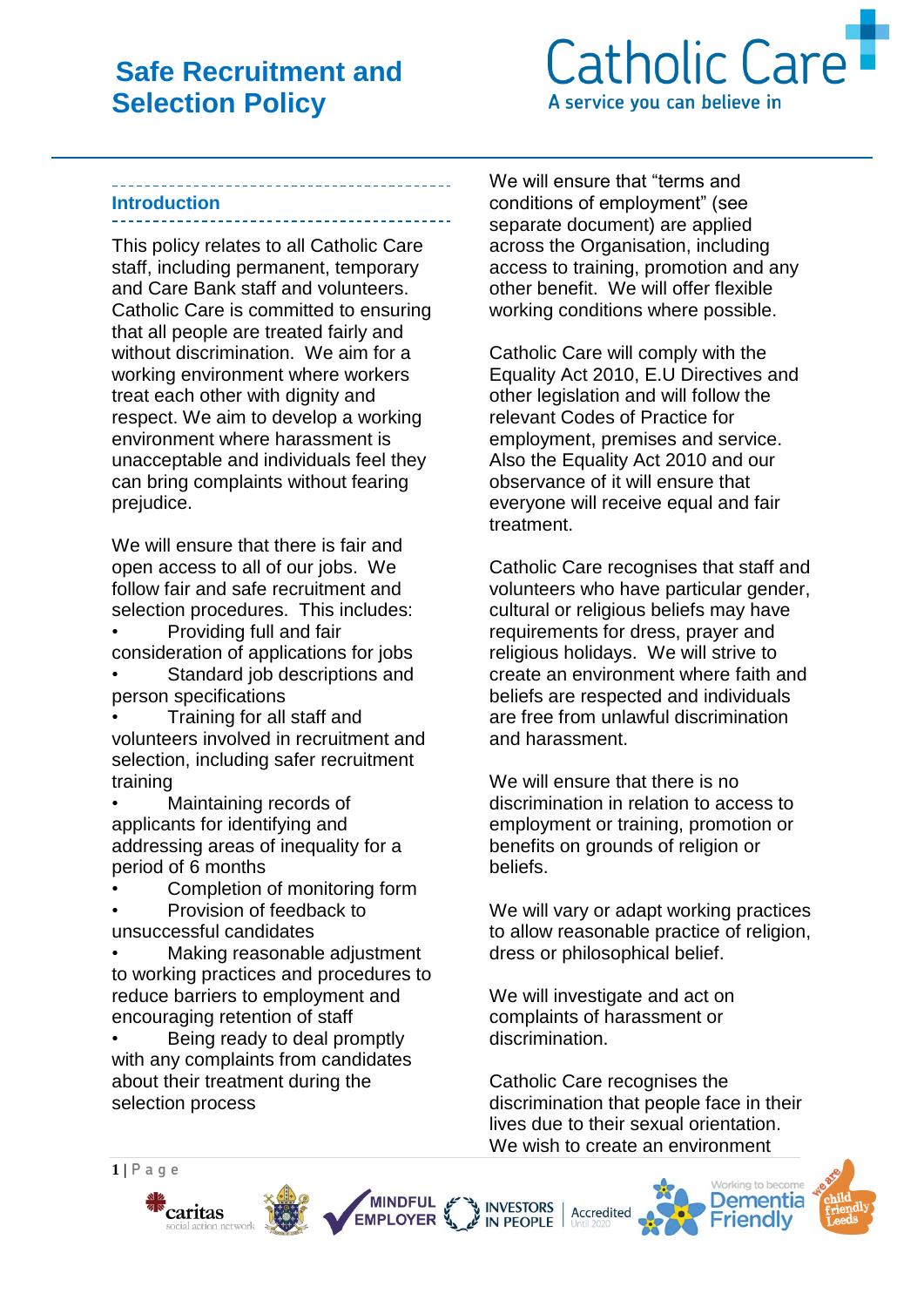

where all people can be sure of freedom from unfair treatment because of their sexual orientation.

Catholic Care recognises the importance of eliminating age discrimination and challenging prejudice against age. To achieve this we will:

> • Make the complaints system as accessible and user friendly as possible.

- Have a robust complaints procedure in place
- Monitor complaints and their outcome

## **Expectations of Staff and Volunteers**

We expect all Catholic Care staff and volunteers to work within the Charity's values, treat staff, colleagues, employees and service users the way they want to be treated, to create an attitude of respect and dignity for all, to remember that working as a team depends on trust which has to be built through open and honest communication. Also to challenge and report any behaviour which contravenes the law or this policy.

Catholic Care will comply with the Equalities Act 2010. 

### **General Statement**

Catholic Care will seek to comply with these general principals:

- Advertise widely to ensure a maximum number and cross section of potential applicants are able to know about the post.
- Ensuring there is an accurate job description published. This should

clearly state the main duties and responsibilities of the post.

• Ensure that there is an accurate person specification available. This should include:

 the qualifications and experience, and any other requirements needed to perform the role; the competences and qualities that the successful candidate should be able to demonstrate;

explain how the requirements of the job specification will be tested and assessed during the selection process.

- In addition to the candidates' ability to perform the duties of the post, the interview will also explore the candidates' values and their motivation to work.
- Obtain and check comprehensive information from applicants, taking up and satisfactorily resolving any discrepancies or anomalies.
- Obtain independent professional and character references that answer specific questions to help assess an applicant's suitability to work and following up any concerns.
- Have a face to face interview that explores the candidate's suitability for the post.
- Verify the successful applicant's identity.
- Verify the successful applicants right to work.
- Verify that the successful applicant has any academic or vocational qualifications claimed.
- Check their previous employment history and experience.
- Verify that they have the health and physical capacity for the job.
- Take a disclosure and barring check via the DBS.









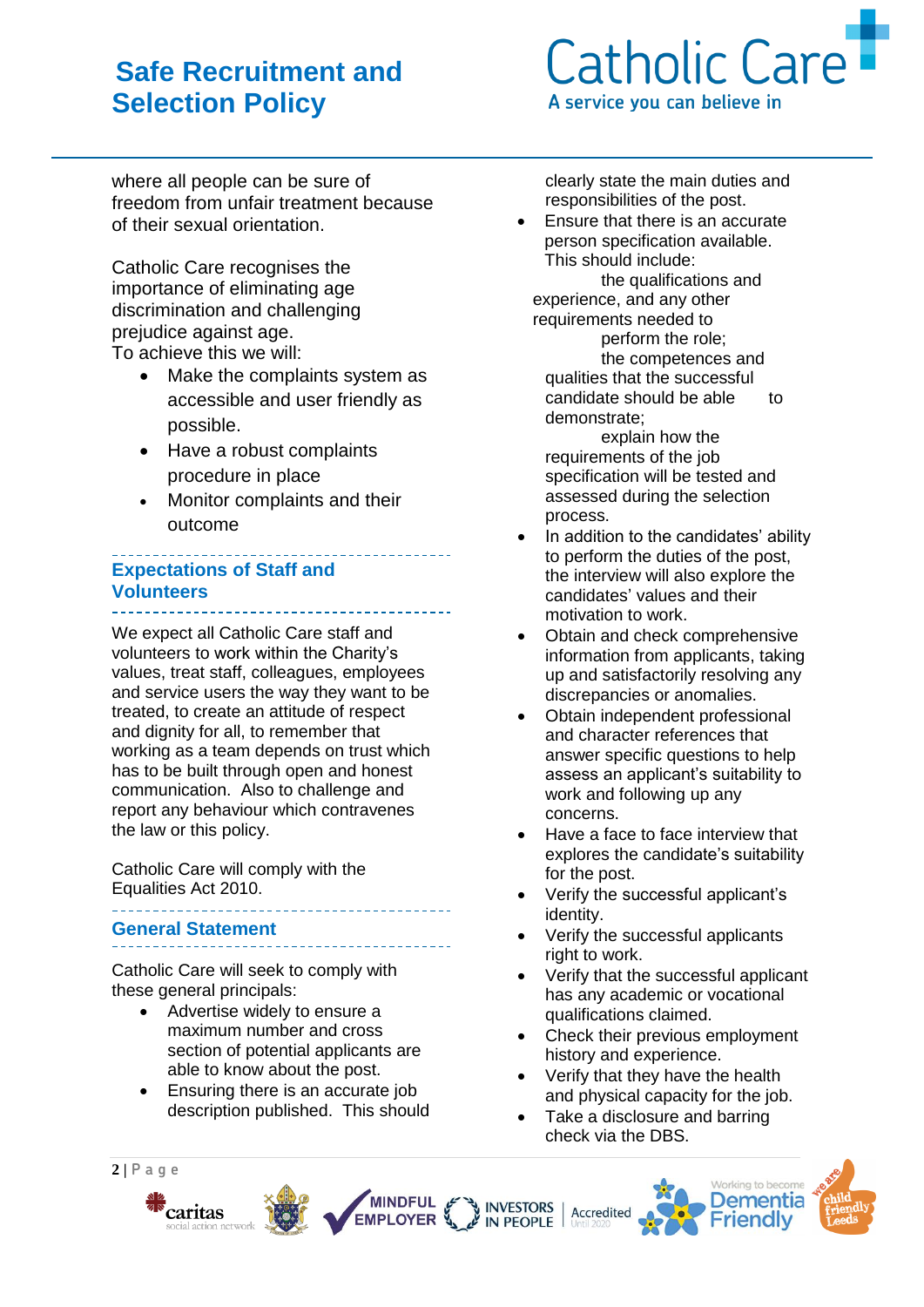# **Catholic Care** A service you can believe in

## **Advertising Posts**

All posts will be advertised internally and externally where appropriate. All adverts will contain a closing date and interview date and a salary scale as well as an equal opportunities statement.

#### **Application Form**

The application form is designed to obtain a common set of core data from all applicants. Catholic Care will not accept curriculum vitaes drawn up by applicants in place of an application form because these often only reflect the information the applicant wishes to present and may omit relevant details.

The application form asks for the following information:

- full identifying details of the applicant including current names and current address
- a statement of any academic and/or vocational qualifications the applicant has obtained that are relevant to the position for which they are applying with details of the awarding body and date of award;
- a full history in chronological order since leaving secondary education, including periods of any postsecondary education/training, and part-time and voluntary work as well as full time employment, with start and end dates, explanations for periods not in employment or education/training, and reasons for leaving employment;
- details of referees. One referee should be the applicant's current or most recent employer, and normally two referees should be sufficient. The form should make it clear that references will not be accepted from relatives or from

people writing solely in the capacity of friends;

- a statement of the personal qualities, experience, hobbies and interests that the applicant believes are relevant to their suitability for the post advertised and how they meet the person specification;
- online applications should be signed by the applicant and brought to the interview, or signed at the time of interview.

#### \_\_\_\_\_\_\_\_\_\_\_\_\_\_\_\_\_\_\_\_\_\_ **Information Pack to Candidates**

The pack includes a copy of:

- quidance notes
- the application form
- the job description
- person specification
- policy statement on recruitment of ex offenders, available on the Catholic Care website's recruitment section
- Equal opportunities form, available on the Catholic Care website's recruitment section
- Equality and Diversity Policy, available on the Catholic Care website's recruitment section
- Safe Recruitment and Selection Policy, available on the Catholic Care website's recruitment section
- GDPR Privacy Notice Employment

#### **Checking and Short Listing** \_\_\_\_\_\_\_\_\_\_\_\_\_\_\_\_\_\_\_\_\_\_\_\_\_\_\_\_\_\_\_\_\_

All applications should be checked to ensure that they are fully and properly completed; that the information provided is consistent and does not contain any discrepancies, and to identify any gaps in employment. Any gaps in employment history must be accounted for and confirmed in writing. Verification must also be obtained for periods of selfemployment.



MINDFUL &



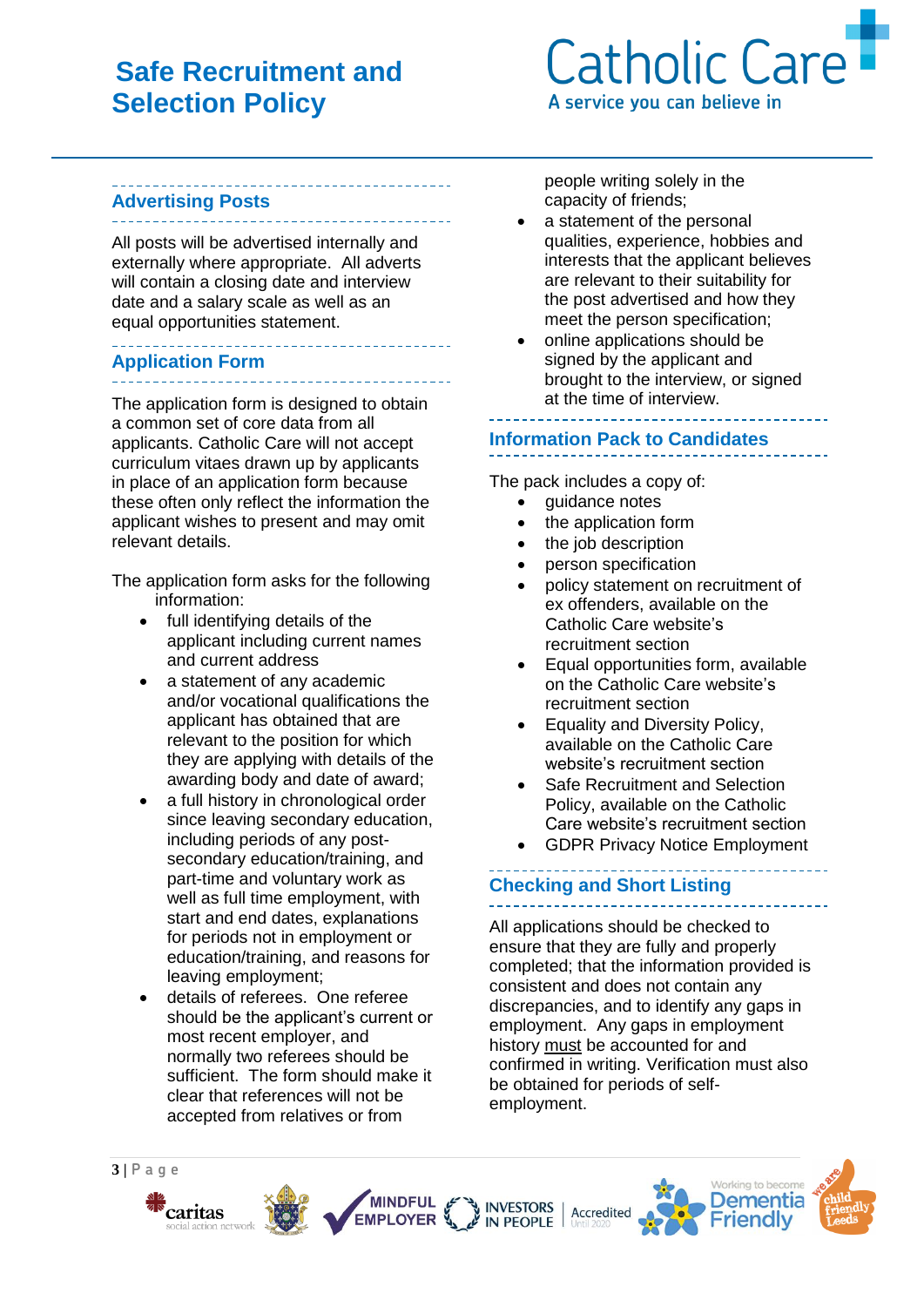

At least two staff should take part in this process.

All candidates should be assessed equally against the criteria contained in the person specification without exception or variation.

#### <u> 1950 - Louis III</u> **References**

Catholic Care acknowledges the purpose of seeking references is to obtain objective and factual information to support appointment decisions. They are always sought and must be obtained directly from the referee. Catholic Care will not rely on references provided by the candidate, or on open references and testimonials, i.e. "To Whom It May Concern".

References are sought on candidates once a conditional offer has been made.

All requests for references should seek objective verifiable information and not subjective opinion.

Information requested:

- the referee's relationship with the candidate, e.g. did they have a working relationship: if so what; how long has the referee known the candidate, and in what capacity?
- whether the referee is satisfied that the person has the ability and is suitable to undertake the job in question, and for specific comments about the applicant's suitability for the post, and how they have demonstrated that they meet the person specification;
- whether the referee is completely satisfied that the candidate is suitable to work, and, if not, for specific details of the referee's concerns and the reasons why the referee believes the person might be unsuitable.

The reference request reminds the referee that:

- they have a responsibility to ensure that the reference is accurate and does not contain any false information or omission;
- relevant factual content of the reference may be discussed with the applicant;
- confirmation of details of the applicant's current post, salary, and sick record;
- specific verifiable comments about the applicant's performance history and conduct;
- details of any disciplinary procedures the applicant has been subiect to in which the disciplinary sanction is current.

On receipt references should be checked to ensure that all specific questions have been answered satisfactorily, wherever possible. In all cases a referee will be telephoned by either the Service Manager or Registered Manager for verification purposes. If all questions have not been answered or the reference is vague or unspecific, the referee should be telephoned by the Registered Manager or Service Manager and asked to clarify their answers or amplification as appropriate. The information given should also be compared with the application form to ensure that the information provided about the candidate and their previous employment by the referee is consistent with the information provided by the applicant on the form. Any discrepancy in the information should be taken up with the applicant.

<u> 2000-lugu</u> **Interviews** 

The interview will assess the merits of each candidate against the job requirements, ascertain their values and explore their suitability to work. The

<u> - - - - - - - - - - -</u>

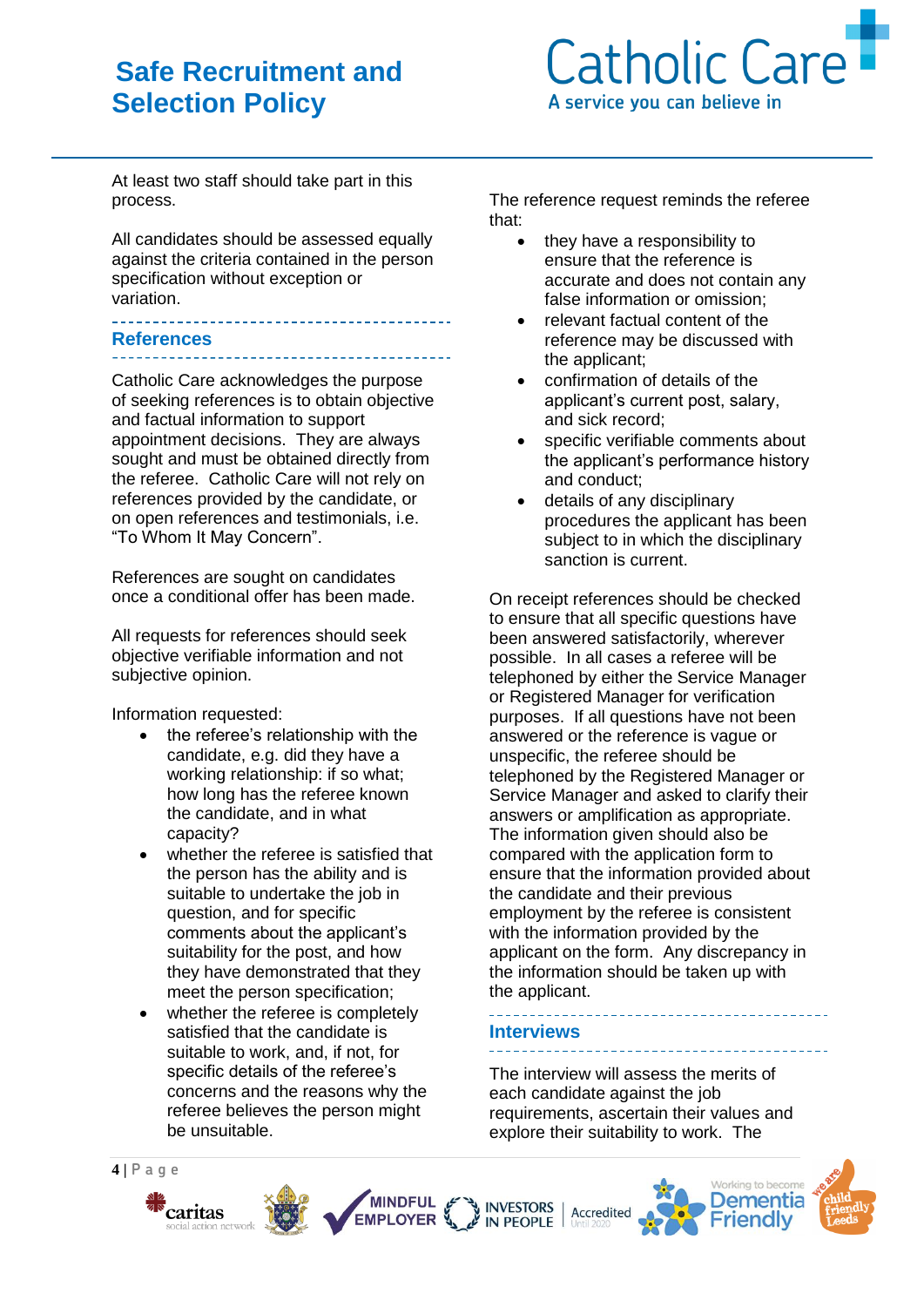

selection process as a matter of good practice should always include a face-toface interview even if there is only one candidate.

#### **Invitation to Interview**

In addition to the arrangements for interviews - time and place, directions to the venue - the invitation should remind candidates about how the interview will be conducted and the areas it will explore in relation to the position being applied for.

The invitation will stress that the identity of the successful candidate will need to be checked thoroughly to ensure the person is who they claim to be, and will be required to complete an Enhanced DBS procedure, if appropriate.

Candidates will be asked to bring documents confirming any educational and professional qualifications that are necessary or relevant for the post, e.g. the original or a certified copy of a certificate, or diploma, or a letter of confirmation from the awarding body.

A copy of the documents used to verify the successful candidate's identity and qualifications must be kept for the personnel file.

#### **Interview Panel** \_\_\_\_\_\_\_\_\_\_\_\_\_\_\_\_\_\_\_\_

They should be appropriately trained and meet before the interviews to:

- reach a consensus about the required standard for the job to which they are appointing;
- consider the issues to be explored with each candidate and who on the panel will ask about each of those;
- agree their assessment criteria in accordance with the person specification.

Where possible the Interview Panel should contain at least three people and, wherever possible, these should not be all of the same sex, and some should have backgrounds reflecting the needs of the post.

Wherever possible our service users are included in the interview process, through contributing to the interview questions, formulating the person specification and meeting the candidates.

The Panel cannot agree in advance a list of questions for each candidate that they will not deviate from, but they can agree a set of questions they will ask all candidates relating to the requirements of the post, and the issues they will explore with each candidate based on the information provided in the candidate's application and references. A candidate's response to a question about an issue will determine whether and how that is followed up.

## **Scope of the Interview**

In addition to assessing and evaluating the applicant's suitability for the particular post, the Interview Panel should also explore:

- the candidate's attitude toward work;
- the candidate's values:
- concerns or discrepancies arising from the information provided by the candidate;
- ask the candidate if they wish to declare anything in light of the requirement for an Enhanced DBS check.
- Ask the candidate for proof of identification and relevant qualifications.







**MINDFUL** 

**EMPLOYER** 

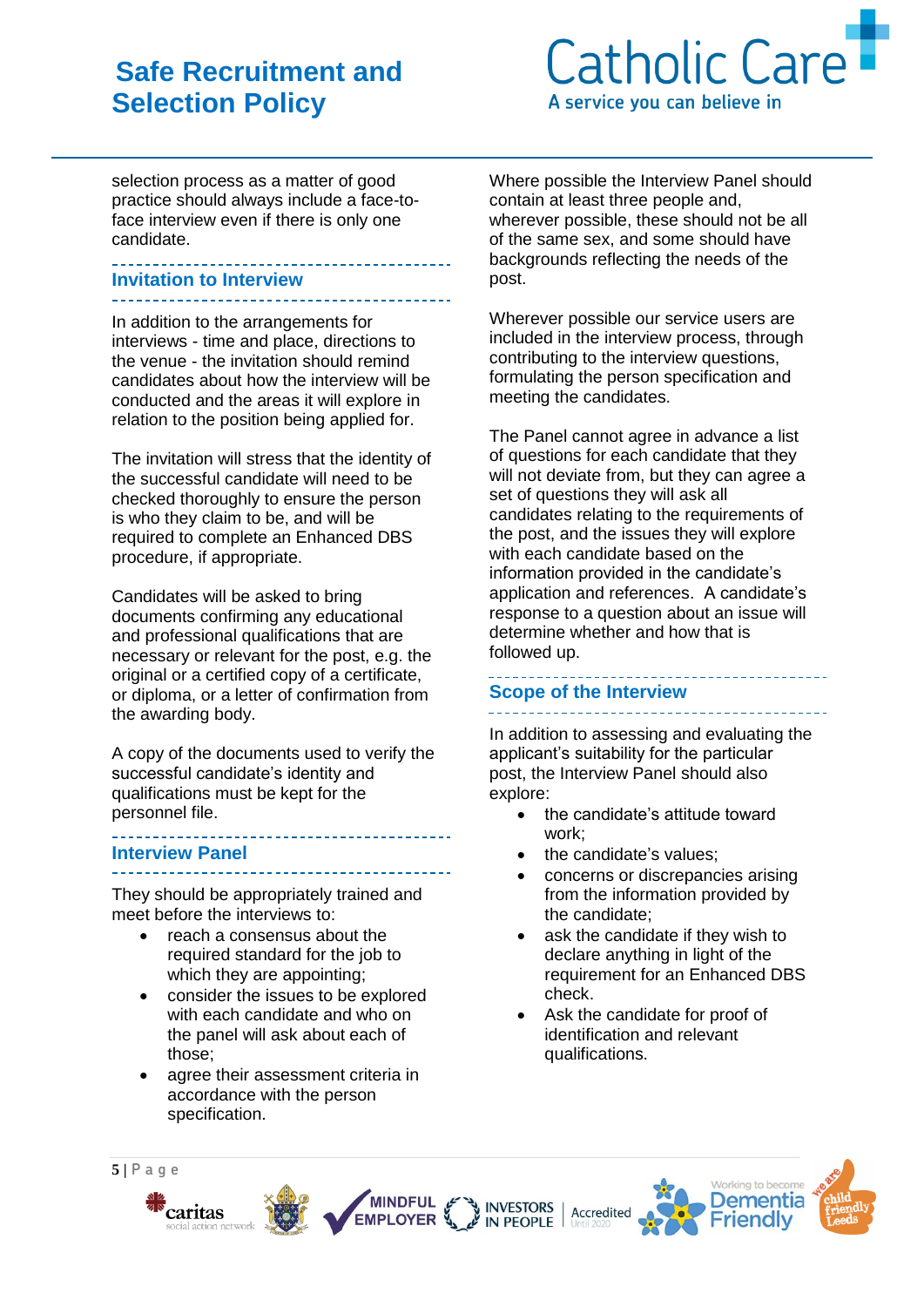# Catholic Care A service you can believe in

## **Conditional Offer of Appointment - Pre Appointment Checks**

An offer of appointment should be conditional upon:

- the receipt of at least two satisfactory references;
- proof of right to work in the United Kingdom (applicable to all new starters regardless of place of birth);
- verification of the candidate's identity, if not verified at interview;
- a satisfactory Enhanced DBS Disclosure;
- verification of qualifications (if not verified at the interview);
- will be subject to a satisfactory completion of the probationary period.

## **Appointment**

When HR receive all the relevant documentation, the appointment is to be ratified by the Director. A start date can then be agreed and a contract issued at the latest on the day the employee starts work.

# **Post Appointment Induction**

Catholic Care provides an induction programme for all staff and volunteers newly appointed, regardless of previous experience. The purpose of induction is to:

- provide training and information about the Charity's values, policies and procedures;
- support individuals in a way that is appropriate for the role for which they have been engaged;
- confirm the conduct expected of workers by Catholic Care;
- provide opportunities for new members of staff and volunteers to discuss any issues or concerns about their role or responsibilities; safeguarding training

**MINDFUL** 

**EMPLOYER** 

INVESTORS

**6 | P a g e**



• supervision training

## **Evaluation**

Catholic Care will evaluate both the recruitment process and induction arrangements in order to allow for future recruitment practices to be better informed.

# **Personnel Files**

All successful applicants will have a personnel file kept at Head Office to which they may have access on request. This will include a full and comprehensive record of the interview.

## **Resignation Procedure**

<u> 1111111111111111</u>

When someone resigns from their employment with Catholic Care (including retiring), a formal written resignation letter is to be addressed and sent to the Director of Catholic Care with a copy to Service Managers / Line Managers.

Verbal resignations are not the accepted method.

Once a letter of resignation has been received this will be acknowledge by the Director. The HR Administrator will liaise with the Finance Department regarding any outstanding payroll matters such as holiday pay accrued, etc.

## **Using Agency Staff**

Catholic Care can occasionally utilise agency personnel as a means of covering an emergency shortfall. In these circumstances the recruitment procedure, as detailed in this policy, will apply.